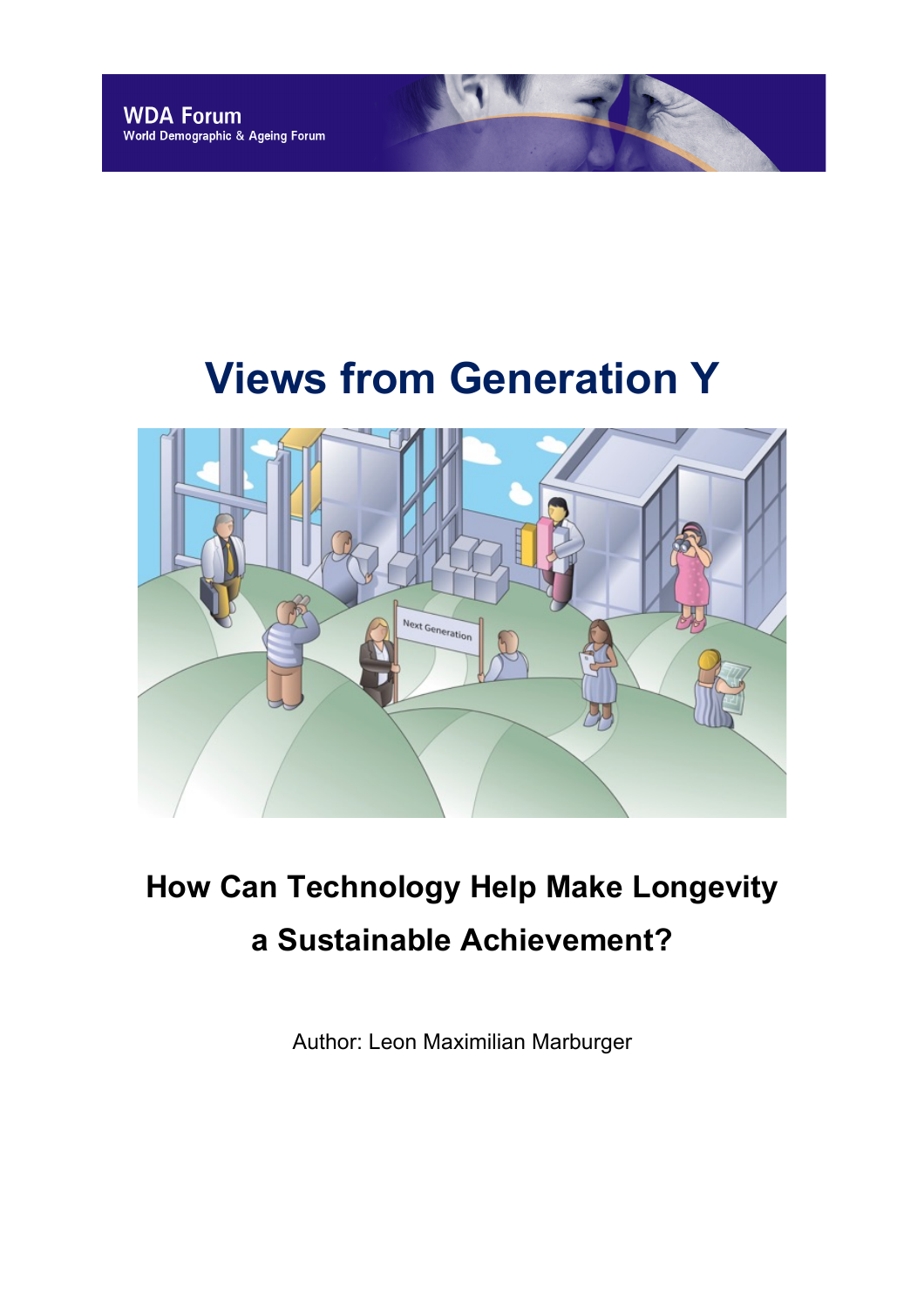# **How Can Technology Help Make Longevity a Sustainable Achievement?**

# **1. Introduction**

The world is facing a situation without precedent: in 2019, for the first time, there were more people aged 65 and over than children aged 4 and under (United Nations, 2019). The social, economic, and healthcare consequences will determine public policy in the coming decades and will have an enormous bearing on consumer lifestyles and purchasing decisions. In this context, the social integration of older persons has emerged as a topic of both scientific and public concern. Not only is it empirically proven that older people interact with fewer people, but they also increasingly struggle to cope with the emergence and rapid change of technologies (Vaupel et al., 1998). This paper will critically examine technology's role in making longevity a sustainable achievement.

Within the last half-century, all Western countries have experienced a substantial increase in their older populations. While this increase is more common in developed countries, it can now also be seen in the developing world. Between 2000 and 2050, the share of the world's population that is aged over 60 years will double from 11% to 22% (*The Lancet*, 2014). While it has taken France more than 100 years to increase the number of older adults (those above 65) from 7% to 14%, it will take countries like Brazil or China less than 25 years to experience a similar increase (United Nations, 2015). In general, the growth of ageing populations is fueled by three factors – first, by the increasing life expectancy of the population. Despite the prominence of life expectancy in empirical research, it is surprisingly difficult to find a simple description of what it means, or how it can be measured. In general, life expectancy can be described as the average number of years a person can expect to live, as estimated at birth. At present, life expectancy in Switzerland is among the highest in the world, mainly due to the large increase during the 20th century. Nevertheless, this increase has flattened recently. In the last two decades, life expectancy for males in Switzerland has increased from 76.3 in 1998 to 81.7 years today. Second, fertility rates are continuously decreasing across developed countries. The end of the baby boom led to a striking decline in the number of children per woman. Since 1964, the fertility rate has dropped from 2.7 children to 1.5 children per woman in Switzerland (Bundesamt für Statistik, 2019). The third and final factor is the increase in global migration from 2.8% in 2000 to 3.2% in 2013. Population growth fueled by migration comes along with an increase in the share of elderly, since the percentage among international migrants of individuals aged 65 and over is substantial (Zaiceva, 2014).

# **2. Social integration**

Social integration is a process of building values. relations, and institutions that ensure that all individuals, regardless of their race, ethnicity, sex, or age, can fully participate in society on an equal basis. Older people are integrated into society in many different ways. They are part of social networks of friends and families; they are active in associations; they work voluntarily or are employed. Older people, however, are also less likely to be fully integrated into society. This is mainly due to the fact that older people are more inclined to experience disability, such as problems with hearing or mobility. For the following analysis, we will define loneliness in congruence with Gerson and Perlman (1979) as a response to a discrepancy between actual and desired relationships. For the reasons mentioned above, age and loneliness are positively correlated. In one study, almost 40% of all British older adults reported experiencing loneliness (Victor, Scambler, Bowling, & Bond, 2005). Human beings are social creatures, and hence it is not surprising that loneliness has detrimental effects on health (figure 1).





According to the National Science and Technology Council of the United States of America, there are six core capabilities that are essential for older people to maintain an independent life,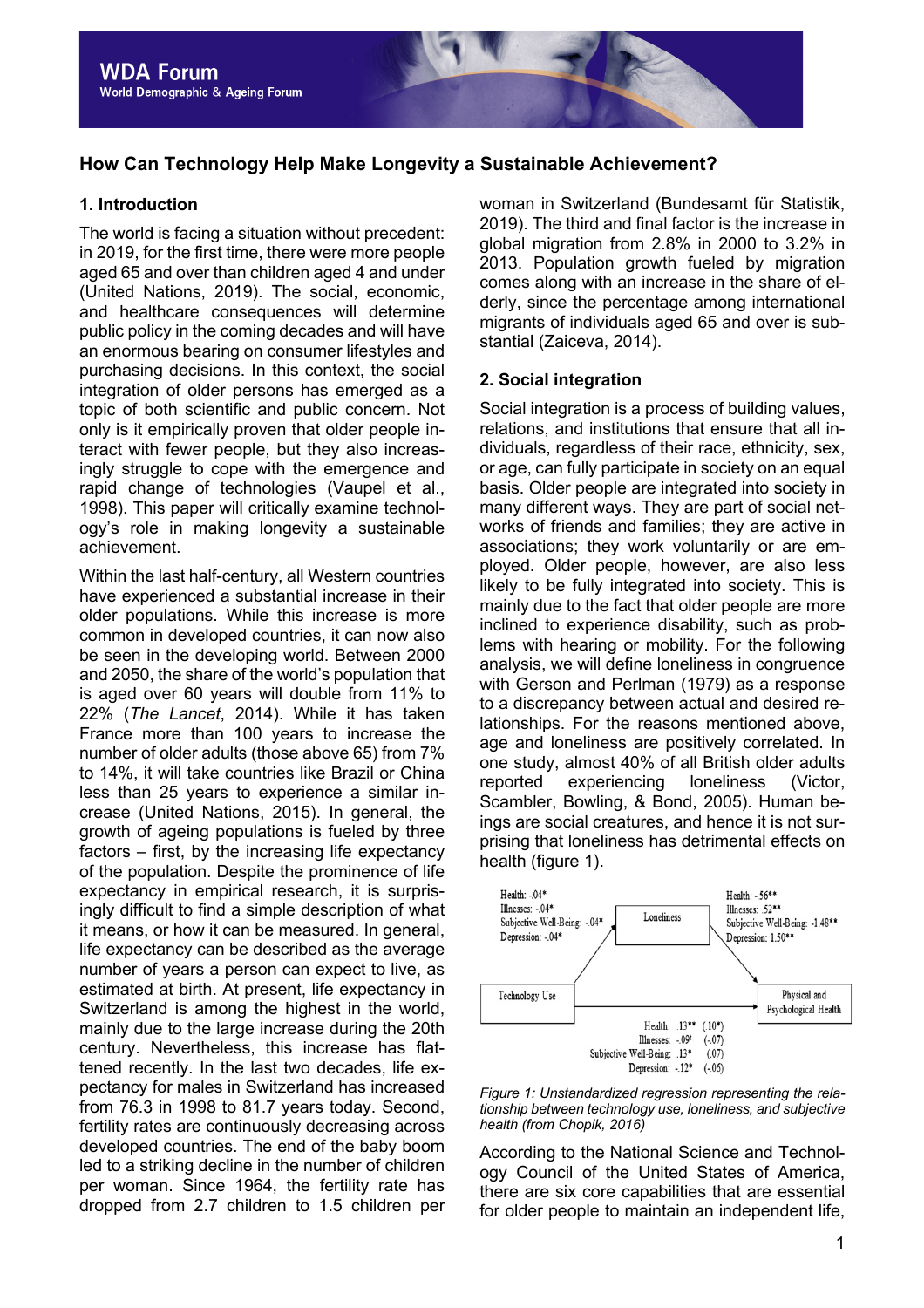

and in which technology can play a positive role (the six capabilities being: independent living, cognition, communication and social connectivity, personal mobility, transportation, and access to healthcare). This brief paper will mainly focus on communication and social connectivity. Communication between older members of society involves the physiological ability to communicate, the ability to understand one another, and the technological ability to communicate. The technical ability to communicate is so important since social isolation and loneliness are linked to depressive symptoms. Loneliness is worse for health than obesity or inactivity.

While it is crucial in this domain to design products and services that address the need for social connectedness among older adults, the human–computer interaction will become increasingly important based on the demographic changes described above.

# **2.1. Human-computer interaction**

Policymakers, business leaders, and non-governmental institutions have already recognized that an ageing population can be a powerful tool for economic growth. There is already a term – age-tech – that accurately describes the intersection of longevity and technology. The principle of age-tech is to design products and services that are valued by all groups but can be easily used by older people as well. One striking example is the recent acquisition of CTRL-Labs by Facebook. Facebook announced that it would pay between \$500 million and \$1 billion to acquire CTRL-Labs, a technology start-up from New York City that helps people control devices only using their thoughts (Murphy & McGee, 2019). The aim of all human–computer interaction activities is ultimately to develop interactive systems that are easy to use and offer task-appropriate functionality (usability) and, also, provide an emotionally appealing user experience. Eventually, physically disabled people will be able to use and leverage technology in ways that transcend their current physical capabilities. While businesses have already identified the elderly population as a large, untapped market, the importance of enabling the elderly's use of technology as a means to facilitate social integration cannot be underestimated.

In contrast to popular belief, older people enjoy emailing and using online social networks to communicate with their friends and loved ones. While mobile phones and other communication technologies offer the opportunity for social integration through communication today (Stroetmann, Hüsing, Kubitsche, & Stroetmann, 2002), collaborative robotics might be the next big thing. Devices and services that facilitate – and in some instances replace – human contact are attracting attention as tools for combatting loneliness.

# **2.2. Artificial intelligence**

Artificial intelligence (AI) will play an essential role in aiding the elderly to combat feelings of loneliness and social isolation. AI enables machines to learn from experience, adapt to new incoming information, and accomplish tasks that require human-like thinking. Most common examples of AI today – from chess-playing computers to self-driving cars – are mainly based on deep learning and natural language processing. With these technologies, computers can be trained for specific tasks by processing large amounts of data and recognizing patterns in that data. And computers can help combat loneliness. Two recent examples in this field underline the tremendous benefits of technology. At the beginning of 2019, Accenture Interactive launched an artificial intelligence solution called Memory Lane, which works with Google Voice Assistant. Memory Lane uses intelligence to capture stories from the elderly for future generations. Based on the correlation of the information provided by the user, Memory Lane can then ask questions and enable a real conversation. In one demonstration, we can see the 101-year-old woman Ingegerd Brusewitz talking with Memory Lane about her choice of profession, and about growing up in the 1920s.

Artificial intelligence is on the rise. Over the past few months, a small group of older adults in San Francisco has been learning to engage with a talking device called ElliQ, created by Intuition Robotics. ElliQ talks, but also moves, lights up, and leans towards the person it is interacting with. ElliQ uses verbal and non-verbal communication to engage with older persons regularly. By leveraging robotics to overcome social exclusion, ElliQ helps the elderly to stay active.

Already today, shortages of personnel and high demand in the care sector invite the application of emotional robotics. It is no longer just a matter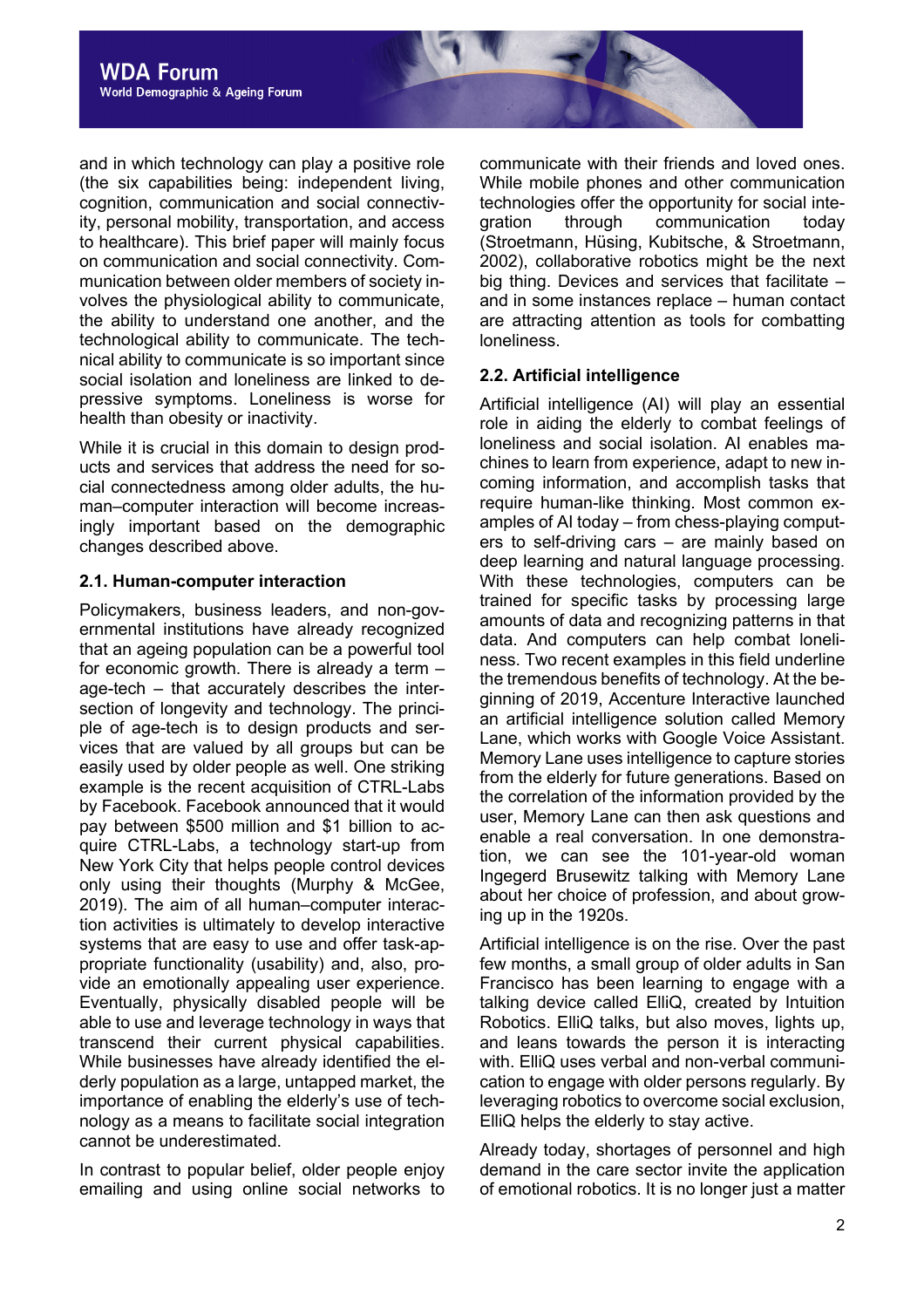of performing tasks efficiently, but also of creating a pleasant interaction experience for people with robots and establishing a relationship of trust with the robot. ElliQ and Memory Lane differ from real service robots in that they emulate behaviours during the execution of services that are oriented towards interpersonal communication. A socially interacting lifting aid, for example, would not only move a person but would also, for instance, compassionately ask whether the person is now lying comfortably.

# **2.3. Future outlook**

76% of interviewed German citizens already believe that robots will play an essential role in the future not only in their role in industry but also in our personal everyday life as service robots. While there is already societal support for the use of social robots, the implementation will still take time. Given the unprecedented demographic change, with an increasing share of older people in both developed and developing countries, social robots will help the elderly to stay connected and will substantially increase their well-being. For now, emotional robots do not act as a substitute for human interaction. Still, they can already take on essential parts of human behaviour that increase the well-being of the elderly. In the future, more and more focus will be put on emotional robotics. Yet the widespread implementation is hindered by various factors, such as the lack of adaptation by the robot. So far, robots can only perform very limited tasks. Even though technological advancement will solve that problem in the future, it is still uncertain how expensive such high-performing robots would be. Another topic of concern is data protection. As stated before, private companies are trying to enter this market as soon as possible. However, this is a security risk and it is yet to be established what should happen to our personal data. Considering the technological advancement of the robot, more and more private information will be shared. It is the government's responsibility to develop new rules and regulations that protect our data in a rapidly changing environment.

# **3. Conclusion**

The major demographic changes we face today offer both opportunity and risk. Opportunity because it is a largely untapped market that will be served with innovative products and services from the private sector. Risk because old age is

positively related to loneliness and detrimental health effects, and policymakers need to adapt to rapidly changing technologies. In this paper, we have identified technology as a means to combatting loneliness. We have shown that businesses tackle this problem with solutions that interact with older people to engage with them and provide social companionship. While the high rates of support for technology, and robots in particular, already underline the fact that technology can make longevity a sustainable achievement, it must go hand in hand with changes in policies. The high initial costs of robots, as well as the uncertain regulatory environment, pose significant barriers to a widespread roll-out of robots. Last but not least, it is still uncertain if emotional robots will ever be able to display irrational behaviour similar to human beings. Nevertheless, this question is beyond the scope of this paper.